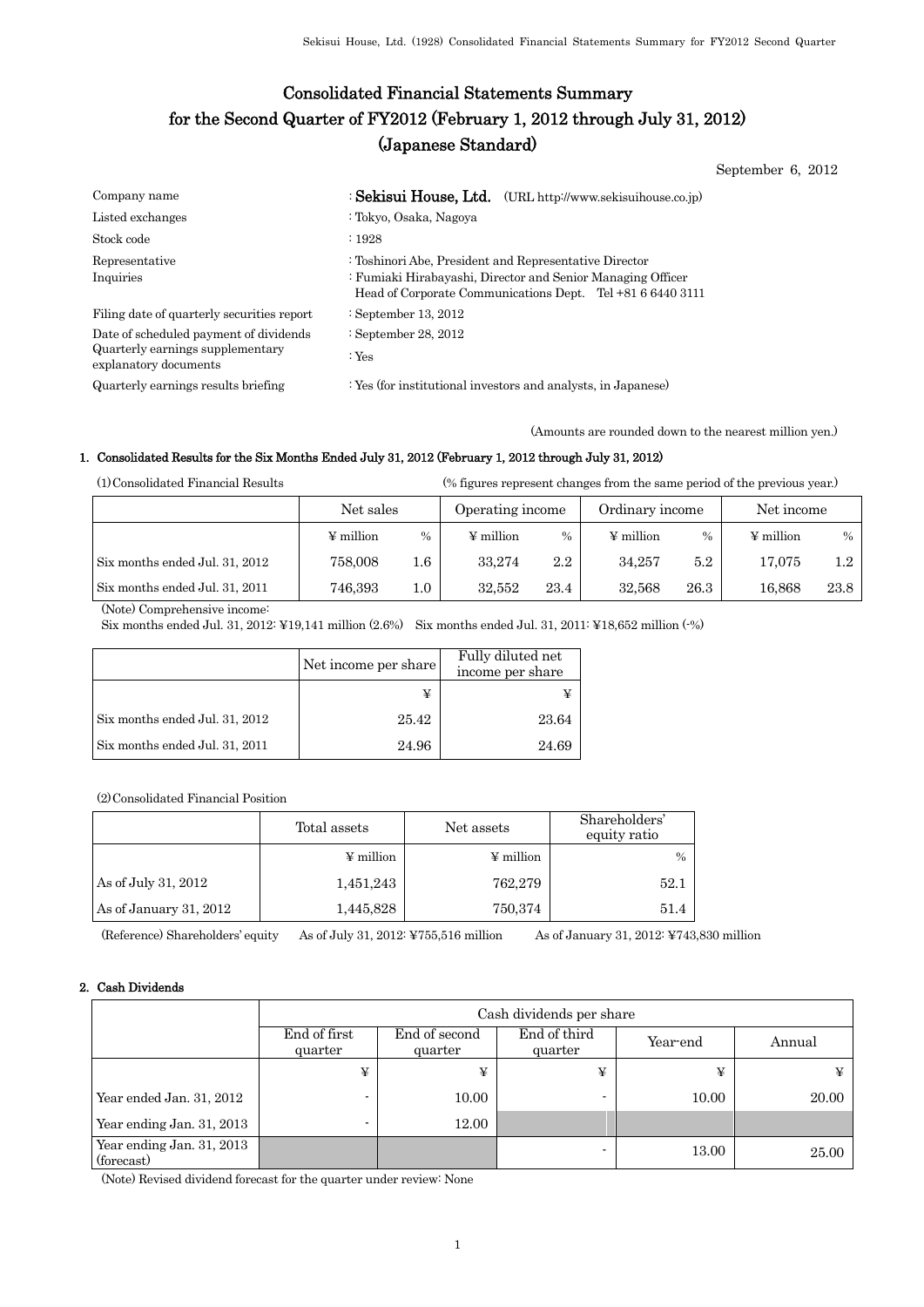## 3. Consolidated Results Forecast for FY2012 (February 1, 2012 through January 31, 2013)

(% figures represent changes from the same period of the previous year.)

|                           | Net sales                  | Operating income           | Ordinary income        | Net income             | Net income<br>per share |
|---------------------------|----------------------------|----------------------------|------------------------|------------------------|-------------------------|
|                           | ¥ million<br>$\frac{0}{0}$ | ¥ million<br>$\frac{0}{0}$ | $\Psi$ million<br>$\%$ | $\Psi$ million<br>$\%$ | ¥                       |
| Year ending Jan. 31, 2013 | 7.8<br>0.650,000           | 85,000 19.9                | 22.7<br>86,000         | 44,000 51.9            | 65.51                   |

(Note) Revised forecast for the quarter under review: Yes

#### 4. Others

(1)Changes in significant subsidiaries (changes in specific subsidiaries that caused a change in scope of consolidation): None

(2)Application of accounting treatment specific to the preparations for consolidated quarterly financial statements: None

(3)Changes in accounting policies, accounting estimates and restatements

(a) Changes in accounting policies due to amendment of accounting standards: Not applicable

(b) Changes in accounting policies due other than (a): Applicable

(c) Changes in accounting estimates: Not applicable

- (d) Restatements: Not applicable
- (4)Number of shares outstanding (common stock)

(i) Number of shares outstanding at the end of each period (including treasury stock):

(ii) Number of treasury stock at the end of each period:

As of Jul. 31, 2012: 5,210,489 shares As of Jan. 31, 2012: 5,211,881 shares

(iii) Average number of shares outstanding in each period (cumulative quarterly consolidated accounting period):

Six months ended Jul. 31, 2012: 671,671,974 shares Six months ended Jul. 31, 2011: 675,689,264 shares

#### \* Implementation Status of Quarterly Review Processes

At the time of disclosure of this report, the procedures for review of quarterly consolidated financial statements, pursuant to the Financial Products and Exchange Law, have not been completed.

#### \* Notes Regarding the Appropriate Use of Results Forecasts and Other Important Matters

This document contains forward-looking statements based on judgments and estimates derived from information available to the Company at the time of this release, and is therefore subject to risks and uncertainties. Actual future results may differ materially from any projections presented here due to a variety of factors, including economic conditions surrounding the business domain of the Company and Group companies, as well as market trends.

For details of results forecast, please refer to "(3) Qualitative Information Regarding Consolidated Results Forecast" in "1. Qualitative Information Regarding Consolidated Results for the Six Months under Review" of the "Attached Material" on page 7.

### (Obtaining supplementary explanatory documents)

The Company plans to hold a briefing for institutional investors and analysts on September 6, 2012. Relevant financial explanatory documents to be handed out at the briefing will be posted on our official website on the same day.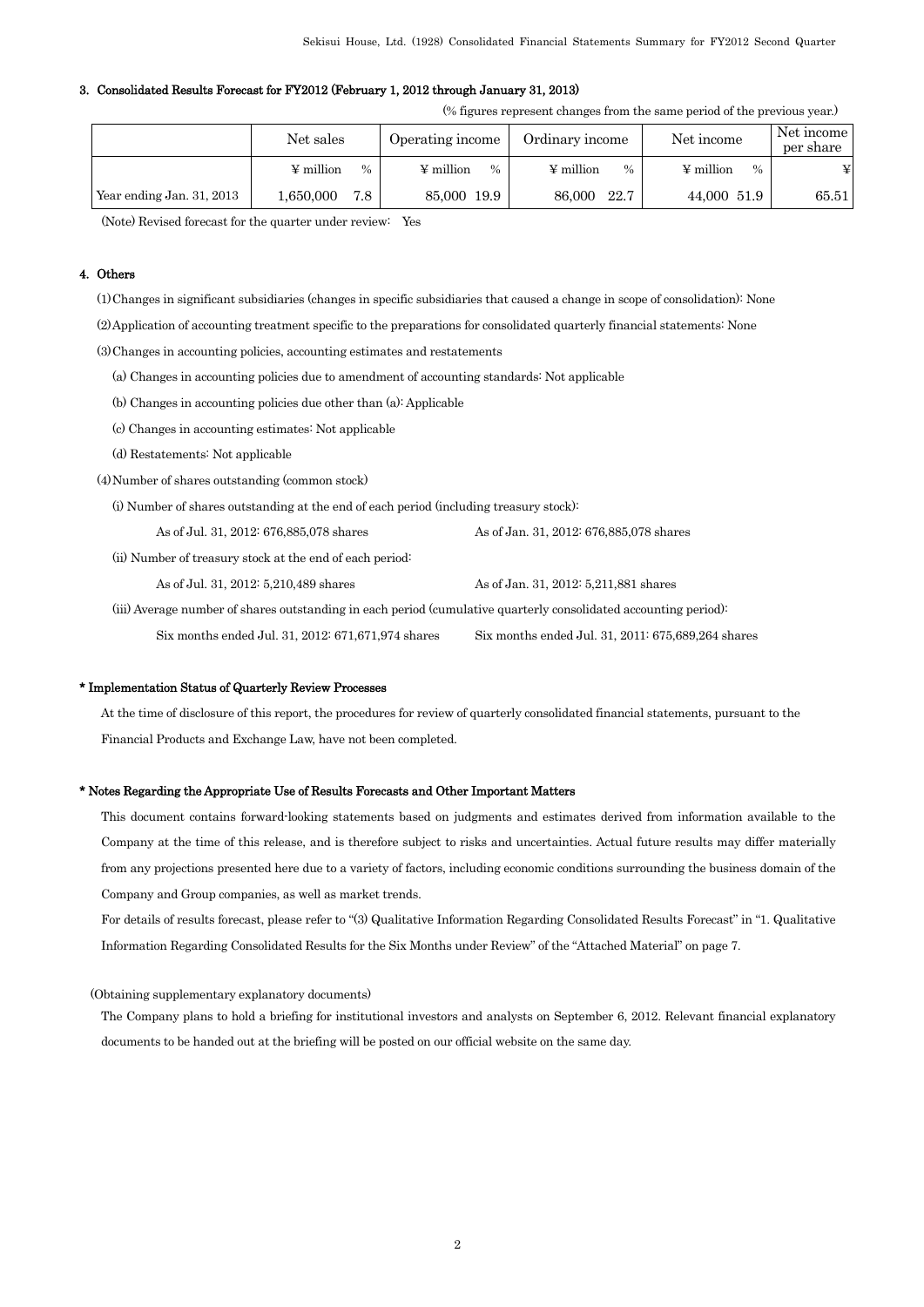# TABLE OF CONTENTS OF THE ATTACHED MATERIAL

| 1. |                                                                                                                                                                                                                                                                                                                                                                                                                                                                     | $\overline{\mathbf{4}}$ |
|----|---------------------------------------------------------------------------------------------------------------------------------------------------------------------------------------------------------------------------------------------------------------------------------------------------------------------------------------------------------------------------------------------------------------------------------------------------------------------|-------------------------|
|    |                                                                                                                                                                                                                                                                                                                                                                                                                                                                     | $\overline{4}$          |
|    | $\label{lem:concl} \textbf{Qualitative Information Regarding Consolidated Financial Conditions \begin{minipage}{.45\textwidth} \centering \textbf{Concoliated Financial Conditions} \end{minipage}$<br>(2)                                                                                                                                                                                                                                                          | 7                       |
|    | (3)                                                                                                                                                                                                                                                                                                                                                                                                                                                                 | $\overline{7}$          |
| 2. |                                                                                                                                                                                                                                                                                                                                                                                                                                                                     | - 7                     |
|    |                                                                                                                                                                                                                                                                                                                                                                                                                                                                     |                         |
|    | (2) Application of Accounting Treatment Specific to the Preparations for Consolidated Quarterly Financial Statements 7                                                                                                                                                                                                                                                                                                                                              |                         |
|    | $\label{prop:main} \textbf{Changes in}\textbf{Accounting} \textbf{Policies}, \textbf{Accounting}\textbf{Estimates}\textbf{ and}\textbf{Restatement} \textbf{3} \textbf{3} \textbf{3} \textbf{3} \textbf{3} \textbf{4} \textbf{5} \textbf{5} \textbf{6} \textbf{6} \textbf{7} \textbf{8} \textbf{9} \textbf{10} \textbf{10} \textbf{10} \textbf{10} \textbf{10} \textbf{10} \textbf{10} \textbf{10} \textbf{10} \textbf{10} \textbf{10} \textbf{10} \textbf{$<br>(3) | $\overline{7}$          |
|    |                                                                                                                                                                                                                                                                                                                                                                                                                                                                     | 7                       |
| 3. |                                                                                                                                                                                                                                                                                                                                                                                                                                                                     | - 8                     |
|    |                                                                                                                                                                                                                                                                                                                                                                                                                                                                     | 8                       |
|    | Consolidated Quarterly Statements of Income and Consolidated Quarterly Statements of Comprehensive Income<br>(2)                                                                                                                                                                                                                                                                                                                                                    |                         |
|    | Consolidated Quarterly Statements of Income                                                                                                                                                                                                                                                                                                                                                                                                                         |                         |
|    |                                                                                                                                                                                                                                                                                                                                                                                                                                                                     | $\overline{10}$         |
|    | Consolidated Quarterly Statements of Comprehensive Income                                                                                                                                                                                                                                                                                                                                                                                                           |                         |
|    |                                                                                                                                                                                                                                                                                                                                                                                                                                                                     |                         |
|    |                                                                                                                                                                                                                                                                                                                                                                                                                                                                     |                         |
|    | (4)                                                                                                                                                                                                                                                                                                                                                                                                                                                                 |                         |
|    |                                                                                                                                                                                                                                                                                                                                                                                                                                                                     |                         |
| 4. |                                                                                                                                                                                                                                                                                                                                                                                                                                                                     |                         |
|    |                                                                                                                                                                                                                                                                                                                                                                                                                                                                     |                         |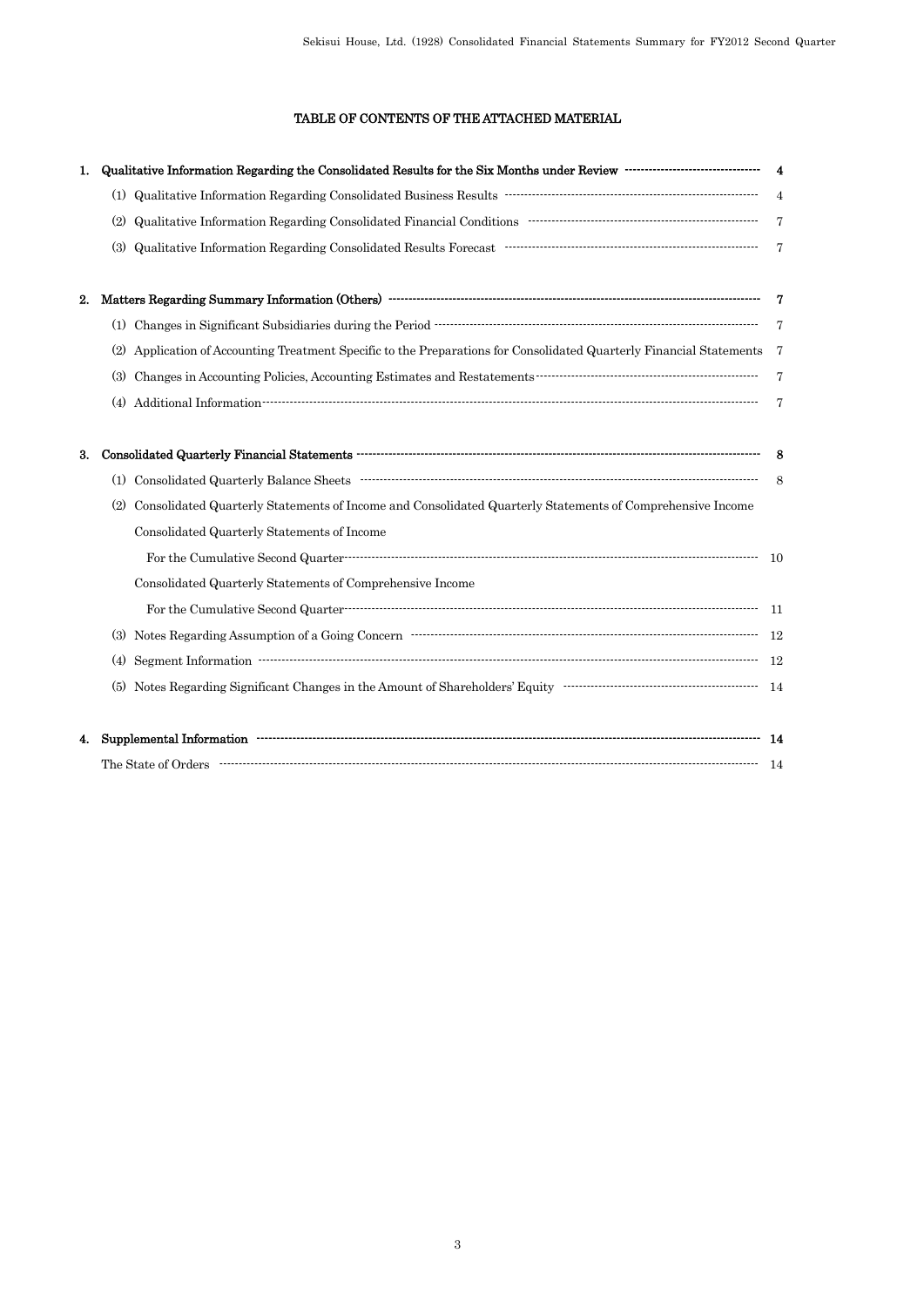#### 1. Qualitative Information Regarding the Consolidated Results for the Six Months under Review

## (1) Qualitative Information Regarding Consolidated Business Results

In the first six months of the fiscal year ending January 31, 2013, the Japanese economy was initially buoyed by positive developments such as modest stock market gains and demand associated with the recovery from the Great East Japan Earthquake. However, negative factors such as the European debt crisis, concern over the global economic slowdown, and the strong yen gave rise to growing unease over future corporate performance.

In the housing market, the rate of the decline in land prices continues to abate and new housing starts have begun to climb. The government has also been providing sustained support for the acquisition of housing through initiatives such as a system of subsidies for installing solar power generation systems, and the number of users has increased, reflecting heightened awareness of housing safety, security and energy issues. Meanwhile, in addition to the withdrawal of home fuel cell subsidies and the partial withdrawal of the housing eco-point system in response to this, developments such as the approval of a consumption tax hike bill by the Lower House fanned interest in future housing policy.

Under these circumstances, the Company entered the final year of its three-year medium term management plan which began in FY2010, and pursued business activities based on its fundamental "Green First Strategy," with a view to catalyzing further growth in businesses which have been progressing favorably. As well as expanded sales of eco-friendly homes in the Custom Detached Houses Business and Rental Housing Business, sales of solar power generation systems in the Remodeling Business also made strong headway. Further, the effect of sales promotion events such as Sumai no Sankan-bi (visits to newly built houses) and Sha-Maison Festa also became apparent, resulting in a solid overall performance.

In 2008, the Company received certification as an "Eco-First Company" from the Ministry of the Environment and has been taking proactive measures to make progress toward the realization of a low-carbon society and, in March, we renewed our "Eco-First Promise" and promised the Minister of the Environment that we would take new steps, including the popularization of the "Green First Hybrid," which incorporates an electric power supply system that uses a Home Energy Management System (HEMS) for control of solar batteries, fuel cells, and storage batteries.

Regarding business performance, sales have progressed favorably with the Green First Strategy and the gradual rise in recovery demand in the disaster area, among other factors. Orders for both the Custom Detached Houses Business and the Rental Housing Business have been solid.

In the first six months of the consolidated fiscal year under review, net sales amounted to ¥758,008 million (up 1.6% year-on- year). Operating income was ¥33,274 million (up 2.2% year-on-year), ordinary income was ¥34,257 million (up 5.2% year-on-year), and net income was ¥17,075 million (up 1.2% year-on-year).

Business results by segments are as follows.

In addition, from the first quarter accounting period, "Overseas Business," which had been included in "Other Businesses," has changed to a reportable segment and, with regard to the comparable numbers from the first quarter of the previous fiscal year noted below, the numbers from the first quarter of the previous fiscal year have been reclassified to the segment demarcation following the change for comparison.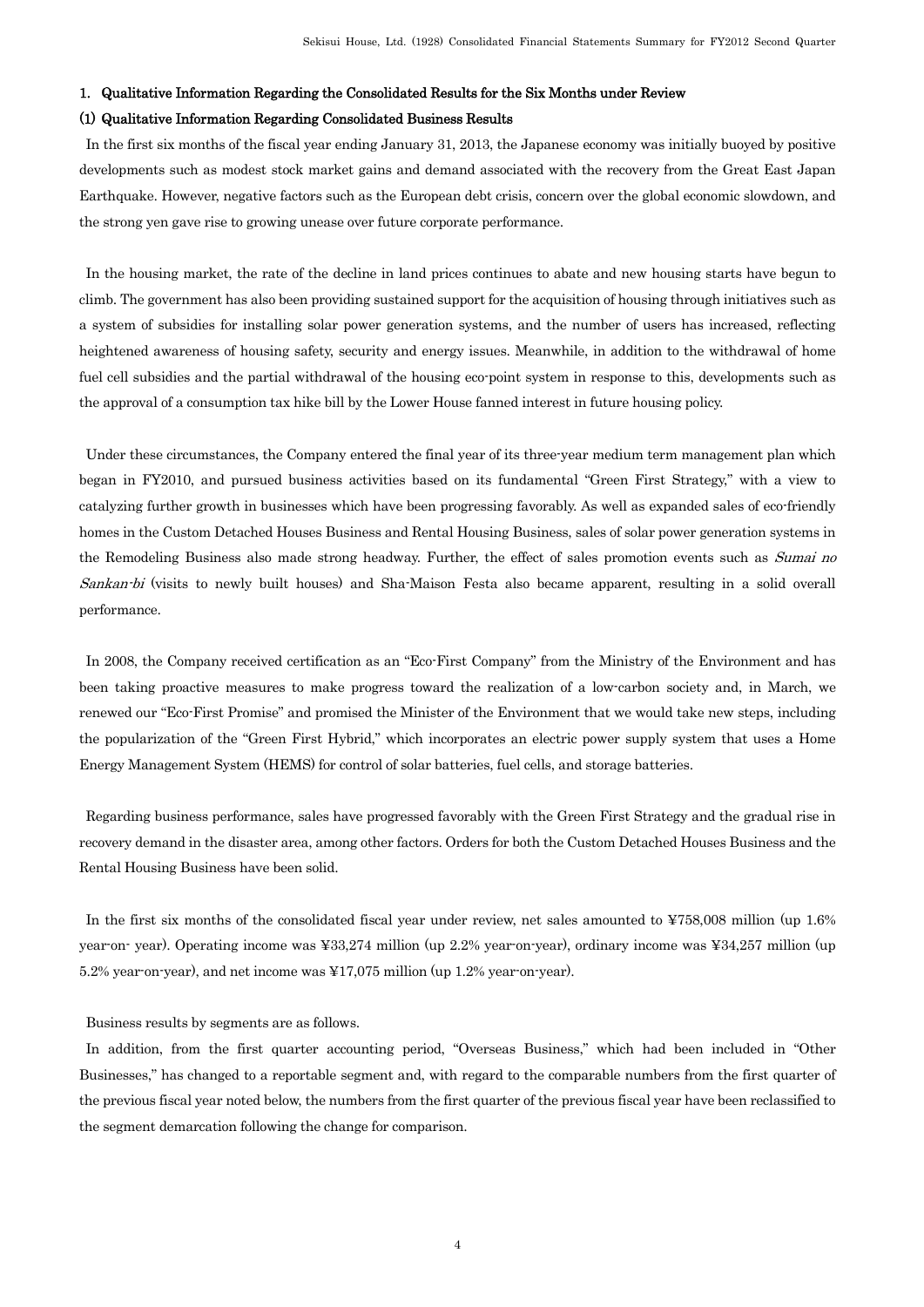# (Custom Detached Houses Business)

In the Custom Detached Houses Business, we worked to increase sales of our core products, introducing a luxury modern model to the IS ROY+E series of steel frame detached houses with our unique exterior wall Dyne Wall in June, and continuing to the emphasize the appeal of our unique Bellburn earthenware exterior wall incorporated in the Sha-Wood wood framed house series. We also proposed products such as the Green First Hybrid, and worked to expand orders of eco-friendly housing.

In February, a new production line was built at the Shizuoka factory for Bellburn, which increased production capacity by a factor of 2.5 over the previous level, creating a system that enables us to meet customer demand.

As a result of these business promotions and the success of the Green First Strategy, orders have been favorable.

Sales in the Custom Detached Houses Business amounted to ¥223,206 million, down 2.0% year-on-year, and operating income to ¥20,458 million, down 14.6% year-on-year.

#### (Rental Housing Business)

In the Rental Housing Business, Sekisui House held the Sha-Maison Festa, a sales promotion event, in March and appealed our rental housing such as Sha-Maison Gardens. On the other hand, the Company has been holding seminars on the increase in the inheritance tax expected in the future, and has been proactively soliciting orders.

Further, our unique high sound insulation system SHAIDD55 for reducing floor impact noise from upper floors won the 20th Technical Development Award of the Acoustical Society of Japan for its contribution to the advancement and development of acoustical engineering technology.

As a result of these business promotions, the efficacy of sales promotion events has been shown to be successful and orders have moved positively.

Sales in the Rental Housing Business amounted to ¥139,506 million, up 4.6% year-on-year, and operating income to ¥11,056 million, down 8.8% year-on-year.

#### (Houses for Sale Business)

In the Houses for Sale Business, as a leading smart house company, we began to propose smart towns nationwide, proactively marketing a new, high value-added home for sale. Continuing on from the opening of Japan's first smart town, Smart Common City Akaishidai in Akaishidai on the outskirts of Sendai City in Miyagi Prefecture, in Koga City, Ibaraki Prefecture, sales have commenced for Smart Common Stage Keyakidaira where 67 households are capable of producing electricity sufficient for 85 households, helping to eliminate shortfalls in electric power and, during disasters, to provide emergency power to allow safe and secure living to continue.

Overall, orders were weak. However, we are working to acquire new sites after inventory adjustments and the order environment is improving.

Sales in the Houses for Sale Business amounted to ¥58,471 million, down 10.7% year-on-year, and operating income to ¥1,003 million, down 27.9% year-on-year.

#### (Condominiums Business)

In the Condominium Business, sales commenced for the Grande Maison Komae in Komae City, Tokyo, which features the first ever use of "double energy creation" with the SOLAMO gas hot water system using solar power and the gas cogeneration systems sold by Tokyo Gas Co., Ltd. in a multiple family dwelling. We also started the construction of Grande Maison Ohori Park in Fukuoka City, which will be Japan's first condominium with home fuel cells in all units, as part of efforts to pursue the Green First Strategy in Condominiums Business as well, and we implemented sales strategies designed to enhance brand value.

As a result of this business promotion, orders for new units offered for sale have been positive.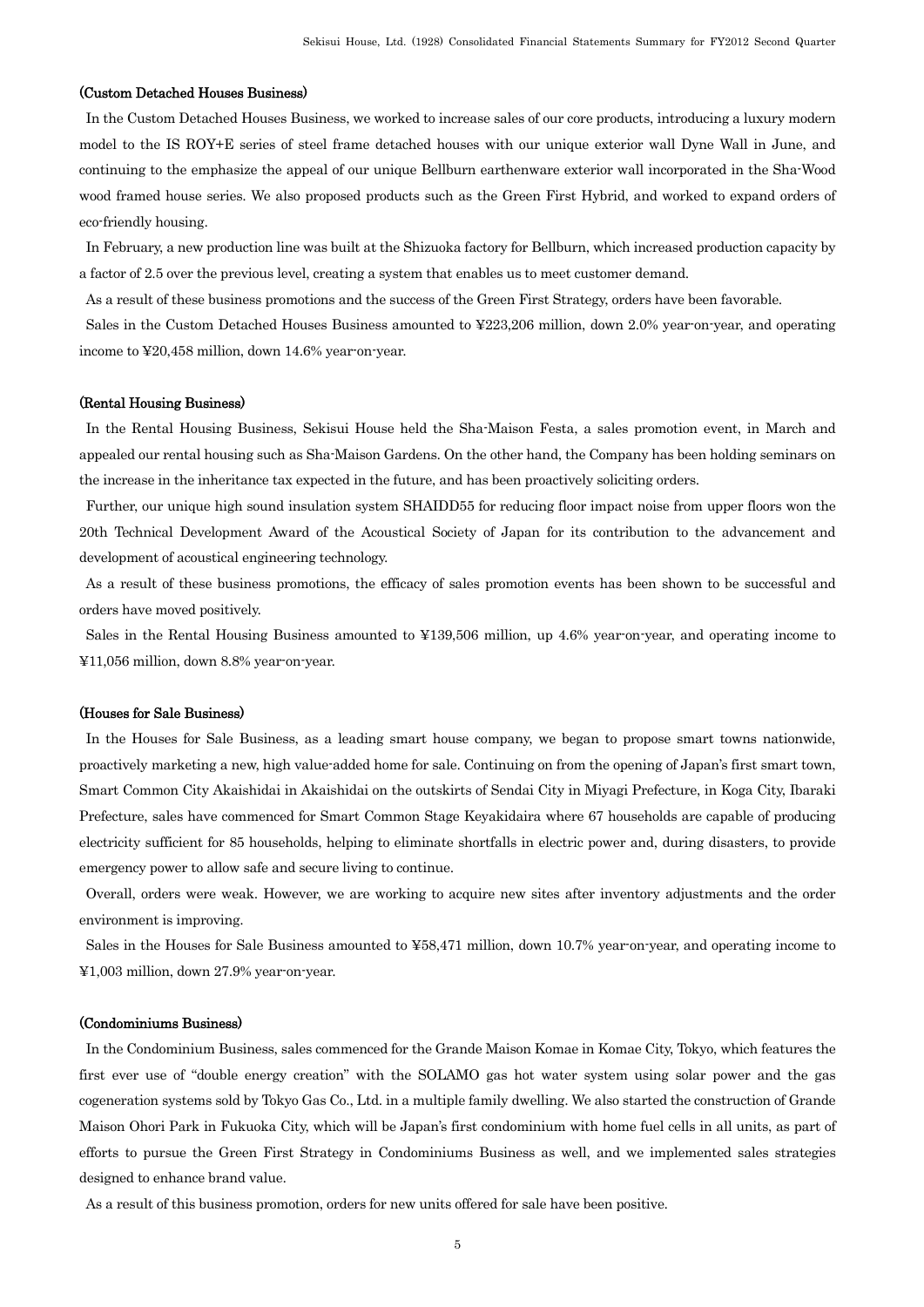Sales in the Condominiums Business amounted to ¥20,288 million, up 4.0% year-on-year, and operating income to ¥245 million.

#### (Urban Redevelopment Business)

In the Urban Redevelopment Business, occupancy rates of Sekisui House Group's rental properties such as its Prime Maison series rental apartments remained firm. In addition, four Prime Maison properties were sold to J-REIT Sekisui House SI Investment Corporation, which contributed to the construction of a new portfolio. In Kita-ku, Tokyo, the construction of a multigenerational type rental condominium, where households with children and elderly households interact in the same space, Mast Life Furukawa Teien, was completed, presenting new rental housing to the market.

Sales in the Urban Redevelopment Business amounted to ¥18,908 million, down 26.4% year-on-year, and operating income to ¥3,026 million, down 56.4% year-on-year.

#### (Remodeling Business)

In the Remodeling Business, under the banner of "Green First Remodeling," we have been appealing to market needs by selling and proactively proposing solar power generation systems installation, insulation improvement remodeling, remodeling to improve energy conservation and efficiency. In addition, we have worked to strengthen sales by holding sales promotion events such as the Spring Remodeling Fair and Lifestyle Seminars.

Business is progressing steadily, with sales of solar power generation systems already exceeding last year's annual sales. As a result of this business progress, orders have been positive.

Sales in the Remodeling Business amounted to  $\frac{1}{2}54,711$  million, up 9.6% year-on-year, and operating income to  $\frac{1}{2}5,718$ million, up 16.8% year-on-year.

#### (Real Estate Management Fees Business)

In the Real Estate Management Fees Business, the number of units of Sha-Maison low-rise apartments for block leasing and management by Sekiwa Real Estate companies enjoyed a steady growth. Demand has increased in the rental housing market in urban areas and the Group is cooperating to encourage occupancy. Further, by making proposals for remodeling to meet the needs of the market, occupancy rates have remained high, particularly in the Tokyo area.

Sales in the Real Estate Management Fees Business amounted to ¥196,032 million, up 4.3% year-on-year, and operating income to ¥8,304 million, up 13.6% year-on-year.

### (Overseas Business)

In the Overseas Business, in addition to the favorable progress of condominium sales at Wentworth Point in Australia and at the Punggol Site in Singapore, etc., sales of subdivisions were strong at Camden Hills in Australia and in the United States, largely in the Houston area of Texas. On the other hand, in Shenyang, China, a steel frame housing factory was completed and the production of industrialized housing has begun.

Sales in the Overseas Business amounted to ¥19,034 million, up 98.1% year-on-year, and operating income to ¥1,095 million.

#### (Other Businesses)

In the Exterior Business, the Company proposed landscaping to plant trees native to each area in line with its "Gohon no ki" landscaping concept. It also made proactive proposals for comprehensive exterior designs with detached and rental housing designed to complement the neighboring townscape.

Sales in the Other Businesses amounted to ¥27,848 million, up 3.0% year-on-year, and operating loss to ¥499 million.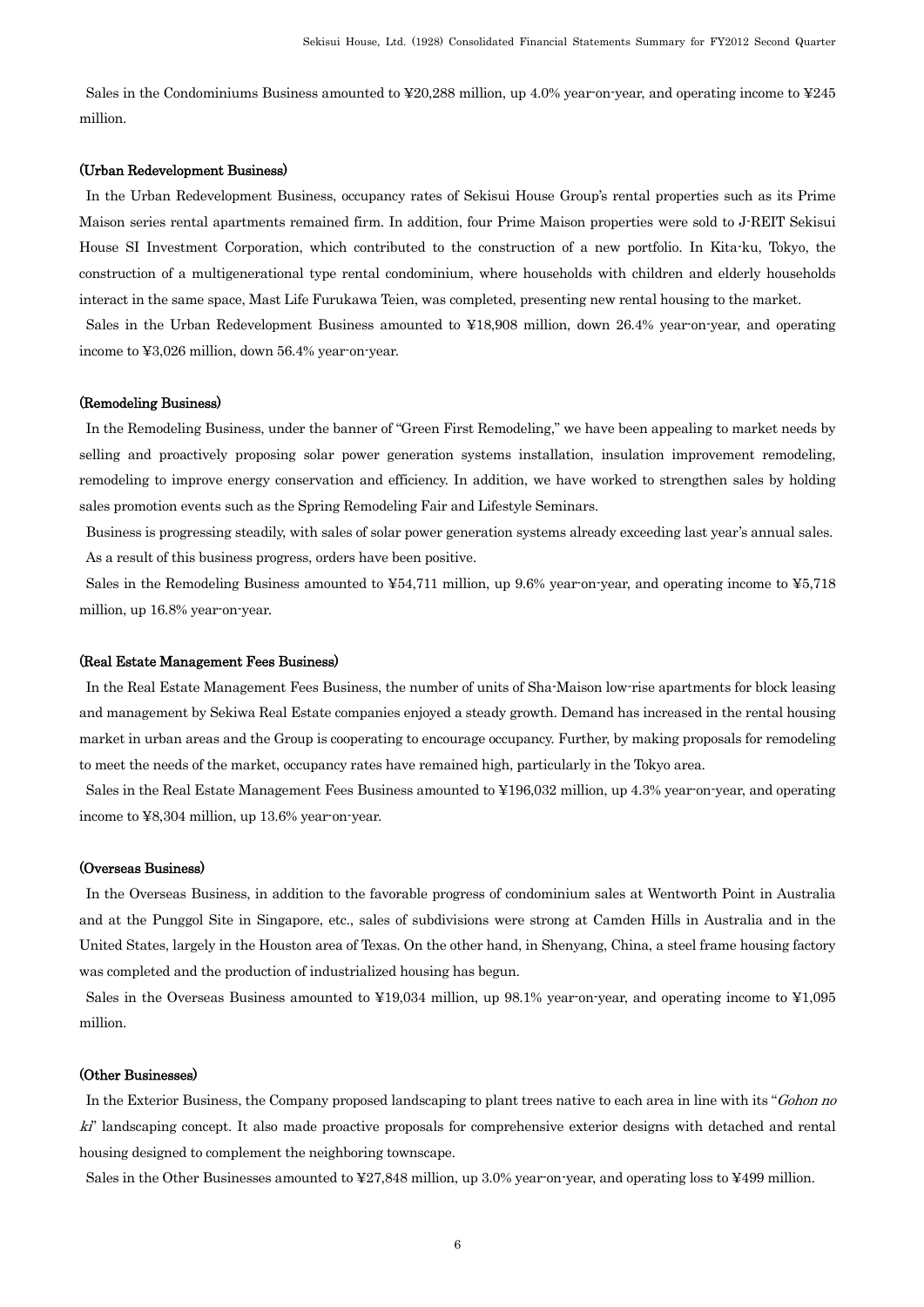# (2) Qualitative Information Regarding Consolidated Financial Conditions

Total assets at the end of the first six months under review increased ¥5,414 million, to ¥1,451,243 million, primarily because of a rise in land for sale for the overseas business. Liabilities decreased ¥6,490 million, to ¥688,964 million, mainly reflecting payments for notes and accounts payable-trade and income taxes paid. Net assets increased ¥11,905 million, to ¥762,279 million, chiefly owing to the posting of net income.

## (3) Qualitative Information Regarding Consolidated Results Forecast

As the business performance in each segment have been solid thanks to aggressive sales promotion with the Green First Strategy, and profitability has also improved, we have revised our consolidated results forecast for the fiscal year ending January 31, 2013 announced on March 8, 2012 as follows: operating income of ¥85 billion (up 19.9% year-on-year), ordinary income of ¥86 billion (up 22.7% year-on-year), and net income of ¥44 billion (up 51.9% year-on-year).

#### 2. Matters Regarding Summary Information (Others)

- (1) Changes in Significant Subsidiaries (changes in specific subsidiaries that caused a change in scope of consolidation): Not applicable
- (2) Application of Accounting Treatment Specific to the Preparations for Consolidated Quarterly Financial Statements: Not applicable

# (3) Changes in Accounting Policies, Accounting Estimates and Restatements:

(Changes in Accounting Policies)

Change in the Method of Calculating the Income and Expenses of Overseas Subsidiaries into Yen

The income and expenses of overseas subsidiaries have, until now, been calculated using the yen exchange rate on the spot foreign exchange market on the consolidated balance sheet date but, as it is expected that the importance of overseas sales by overseas subsidiaries will increase in the future, to lessen the impact of temporary fluctuations in the foreign exchange market on periodic profit or loss and to more appropriately reflect the business performance of overseas subsidiaries in the consolidated financial statements, beginning with the current first quarter consolidated accounting period, the method of calculating yen exchange rates has been changed to the average foreign exchange rate for the period.

As a result of this change, the impact on the profit and loss of the previous cumulative second quarter and the cumulative effect up to the start of the current consolidated fiscal year has been negligible so it has not been applied retroactively.

# (4) Additional information:

.

(Application of Accounting Standard for Accounting Changes and Error Correction)

Changes in accounting or correction of past errors from the start of the consolidated first quarter period under review will be made by the application of Accounting Standard for Accounting Changes and Error Corrections (ASBJ Statement No. 24, December 4, 2009) and Guidance on Accounting Standard for Accounting Changes and Error Corrections (ASBJ Guidance No. 24, December 4, 2009.)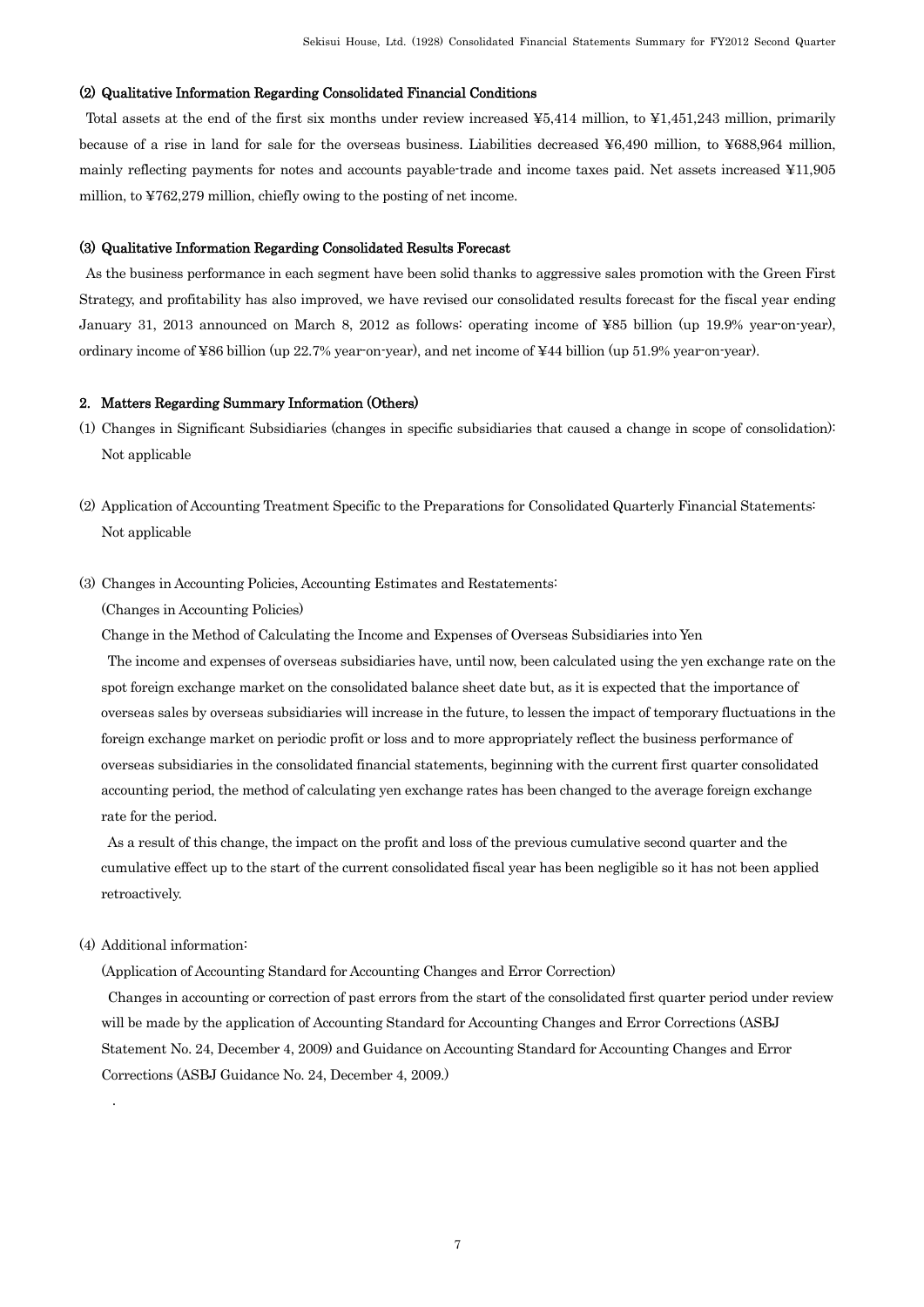# 3. Consolidated Quarterly Financial Statements

# (1) Consolidated Quarterly Balance Sheets

|                                                                                |                        | $(\frac{y}{x})$ million |
|--------------------------------------------------------------------------------|------------------------|-------------------------|
|                                                                                | As of January 31, 2012 | As of July 31, 2012     |
| Assets                                                                         |                        |                         |
| Current assets                                                                 |                        |                         |
| Cash and deposits                                                              | 169,524                | 135,229                 |
| Notes receivable, accounts receivable from<br>completed construction contracts | 36,530                 | 40,400                  |
| Short term investment securities                                               | 5,000                  | 2,097                   |
| Costs on uncompleted construction contracts                                    | 8,344                  | 8,112                   |
| Buildings for sale                                                             | 135,541                | 144,867                 |
| Land for sale in lots                                                          | 340,631                | 393,262                 |
| Undeveloped land for sale                                                      | 125,004                | 80,953                  |
| Other inventories                                                              | 6,810                  | 7,053                   |
| Deferred tax assets                                                            | 50,248                 | 45,558                  |
| Other                                                                          | 40,428                 | 44,937                  |
| Allowance for doubtful accounts                                                | (1,989)                | (1,949)                 |
| Total current assets                                                           | 916,074                | 900,525                 |
| Noncurrent assets                                                              |                        |                         |
| Property, plant and equipment                                                  |                        |                         |
| Buildings and structures, net                                                  | 131,326                | 139,603                 |
| Machinery, equipment and vehicles, net                                         | 10,394                 | 13,801                  |
| Land                                                                           | 191,355                | 198,632                 |
| Construction in progress                                                       | 16,667                 | 14,192                  |
| Other, net                                                                     | 4,391                  | 4,152                   |
| Total property, plant and equipment                                            | 354,135                | 370,383                 |
| Intangible assets                                                              | 14,331                 | 15,033                  |
| Investments and other assets                                                   |                        |                         |
| Investment securities                                                          | 65,855                 | 64,104                  |
| Long term loans receivable                                                     | 35,795                 | 39,250                  |
| Deferred tax assets                                                            | 21,699                 | 24,887                  |
| Other                                                                          | 38,948                 | 38,122                  |
| Allowance for doubtful accounts                                                | (1,012)                | (1,063)                 |
| Total investments and other assets                                             | 161,287                | 165,300                 |
| Total noncurrent assets                                                        | 529,754                | 550,717                 |
| Total assets                                                                   | 1,445,828              | 1,451,243               |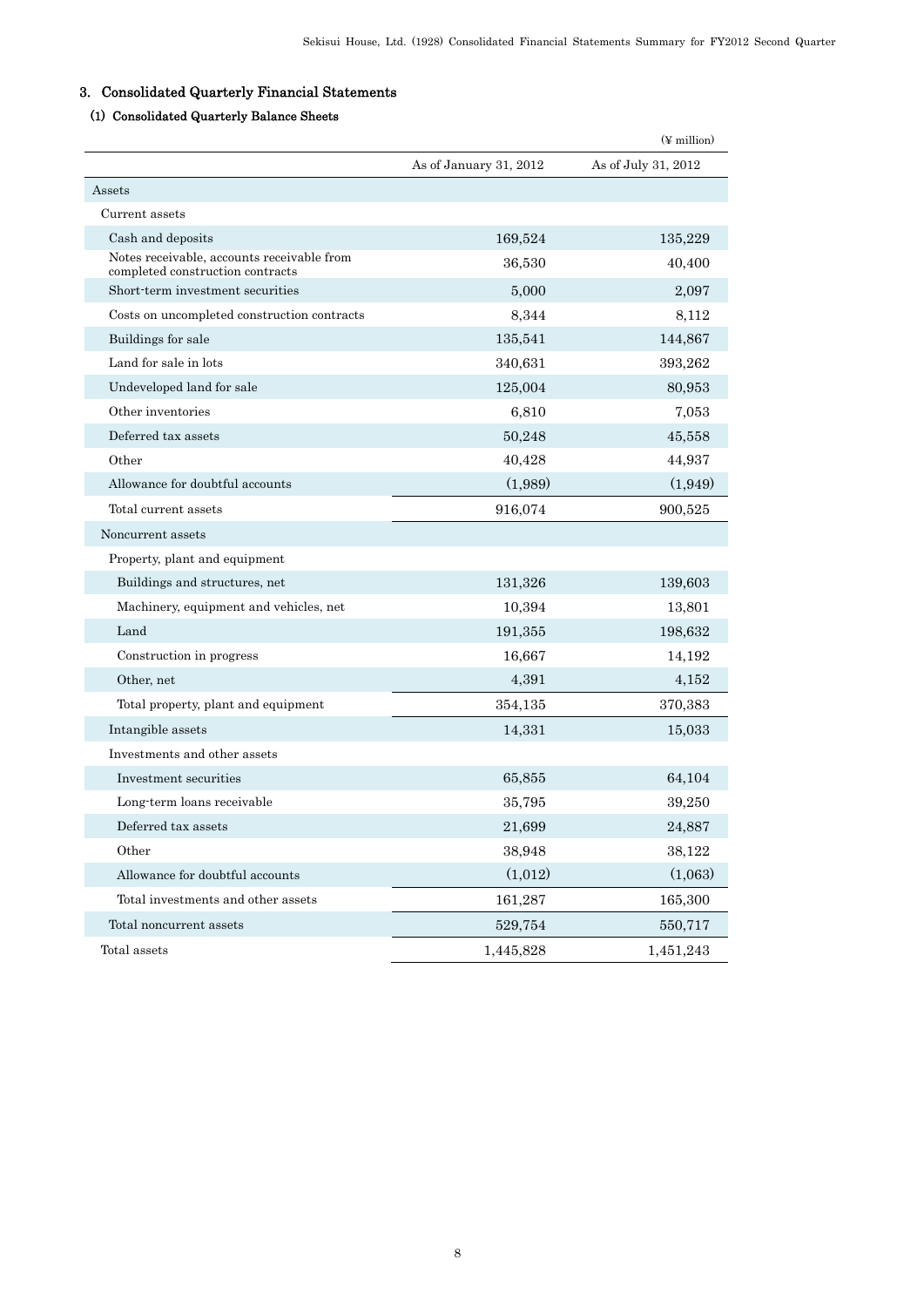|                                                                                                    |                        | $(\frac{y}{x})$ million |
|----------------------------------------------------------------------------------------------------|------------------------|-------------------------|
|                                                                                                    | As of January 31, 2012 | As of July 31, 2012     |
| Liabilities                                                                                        |                        |                         |
| Current liabilities                                                                                |                        |                         |
| Notes payable, accounts payable for<br>construction contracts                                      | 88,774                 | 91,730                  |
| Electronically recorded obligations operating                                                      | 49,763                 | 46,660                  |
| Short-term loans payable                                                                           | 18,970                 | 17,754                  |
| Current portion of bonds                                                                           | 59,995                 | 59,998                  |
| Current portion of long-term loans payable                                                         | 2,108                  | 2,171                   |
| Income taxes payable                                                                               | 27,043                 | 10,685                  |
| Advances received on uncompleted construction<br>contracts                                         | 76,272                 | 87,195                  |
| Provision for bonuses                                                                              | 17,151                 | 13,137                  |
| Provision for directors' bonuses                                                                   | 734                    |                         |
| Provision for warranties for completed                                                             | 3,091                  | 3,083                   |
| construction<br>Other                                                                              | 64,346                 | 54,576                  |
| Total current liabilities                                                                          | 408,251                | 386,994                 |
| Noncurrent liabilities                                                                             |                        |                         |
| Bonds payable                                                                                      | 70,000                 | 70,000                  |
| Bonds with subscription rights to shares                                                           | 50,000                 | 50,000                  |
| Long-term loans payable                                                                            | 62,660                 | 70,591                  |
| Long term lease and guarantee deposited                                                            | 52,293                 | 53,242                  |
| Provision for retirement benefits                                                                  | 42,525                 | 47,956                  |
| Provision for directors' retirement benefits                                                       | 1,035                  | 1,036                   |
| Other                                                                                              | 8,687                  | 9,143                   |
| Total noncurrent liabilities                                                                       | 287,202                | 301,970                 |
| Total liabilities                                                                                  | 695,454                | 688,964                 |
|                                                                                                    |                        |                         |
| Net assets                                                                                         |                        |                         |
| Shareholders' equity                                                                               |                        | 186,554                 |
| Capital stock<br>Capital surplus                                                                   | 186,554<br>237,522     | 237,522                 |
| Retained earnings                                                                                  | 326,153                | 336,510                 |
| Treasury stock                                                                                     | (4,201)                | (4,199)                 |
|                                                                                                    |                        |                         |
| Total shareholders' equity                                                                         | 746,028                | 756,387                 |
| Accumulated other comprehensive income<br>Valuation difference on available-for-sale<br>securities | 1,575                  | 1,829                   |
| Deferred gains or losses on hedges                                                                 | (7)                    | (33)                    |
| Foreign currency translation adjustment                                                            | (3,766)                | (2,667)                 |
| Total accumulated other comprehensive<br>income                                                    | (2,198)                | (871)                   |
| Subscription rights to shares                                                                      | 365                    | 394                     |
| Minority interests                                                                                 | 6,178                  | 6,368                   |
| Total net assets                                                                                   | 750,374                | 762,279                 |
| Total liabilities and net assets                                                                   | 1,445,828              | 1,451,243               |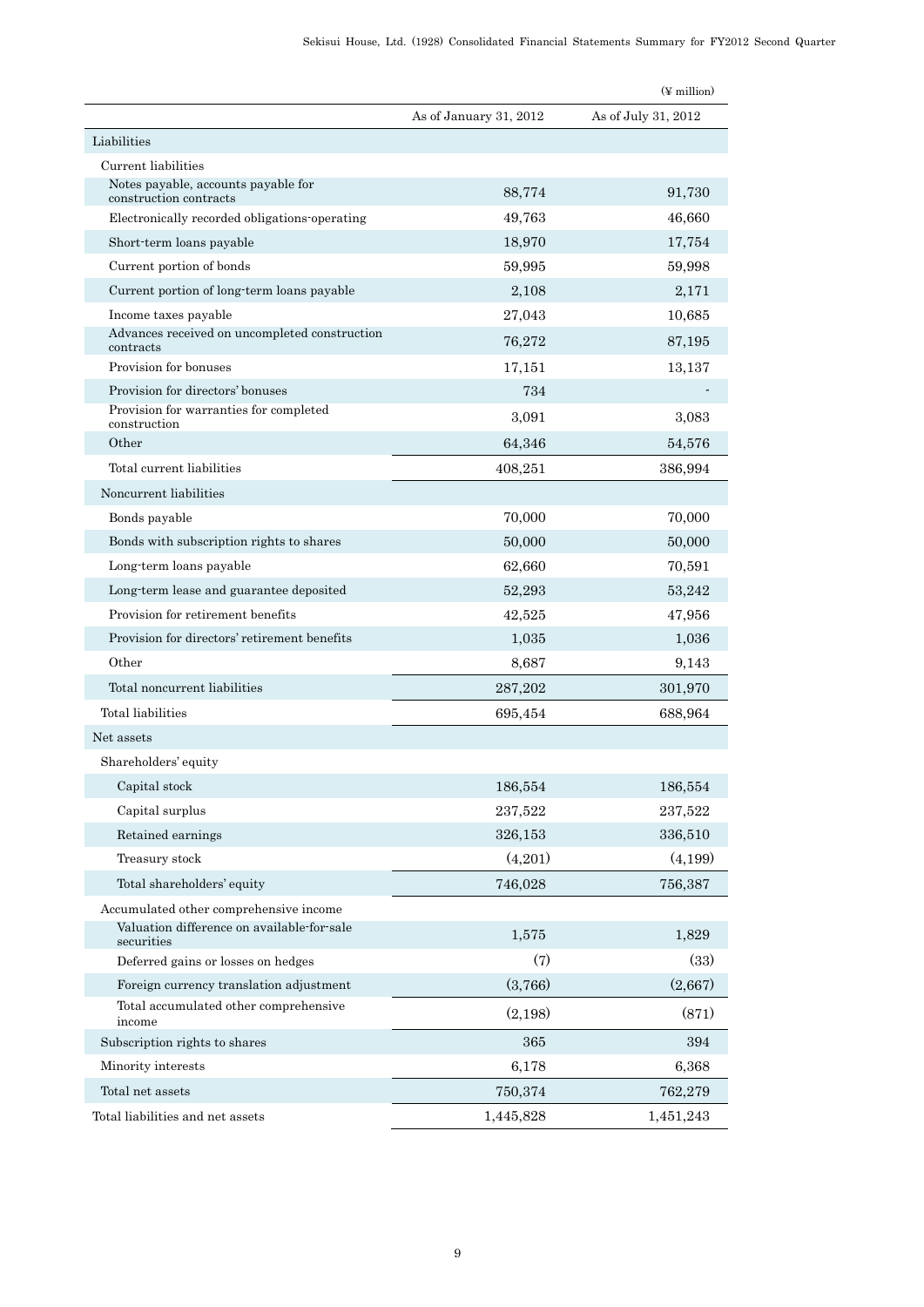# (2) Consolidated Quarterly Statements of Income and Consolidated Quarterly Statements of Comprehensive Income (Consolidated Quarterly Statements of Income)

For the Six months ended July 31, 2011 and 2012

|                                                                                           |                              | $(\frac{1}{2}$ million)          |
|-------------------------------------------------------------------------------------------|------------------------------|----------------------------------|
|                                                                                           | Feb. 1, 2011 – Jul. 31, 2011 | Feb. 1, $2012 -$ Jul. 31, $2012$ |
| Net sales                                                                                 | 746,393                      | 758,008                          |
| Cost of sales                                                                             | 614,519                      | 620,712                          |
| Gross profit                                                                              | 131,874                      | 137,296                          |
| Selling, general and administrative expenses                                              | 99,321                       | 104,021                          |
| Operating income                                                                          | 32,552                       | 33,274                           |
| Non operating income                                                                      |                              |                                  |
| Interest income                                                                           | 593                          | 598                              |
| Dividends income                                                                          | 619                          | 621                              |
| Equity in earnings of affiliates                                                          | 264                          | 29                               |
| Other                                                                                     | 2,207                        | 2,074                            |
| Total non-operating income                                                                | 3,684                        | 3,323                            |
| Non-operating expenses                                                                    |                              |                                  |
| Interest expenses                                                                         | 958                          | 825                              |
| Other                                                                                     | 2,710                        | 1,515                            |
| Total non-operating expenses                                                              | 3,668                        | 2,340                            |
| Ordinary income                                                                           | 32,568                       | 34,257                           |
| <b>Extraordinary loss</b>                                                                 |                              |                                  |
| Loss on valuation of investment securities                                                | 639                          | 1,746                            |
| Loss on sales and retirement of noncurrent<br>assets                                      | 449                          | 786                              |
| Loss on impairment of fixed assets                                                        | $\overline{a}$               | 350                              |
| Loss on disaster                                                                          | 1,272                        |                                  |
| Loss on adjustment for changes of accounting<br>standard for asset retirement obligations | 687                          |                                  |
| Total extraordinary losses                                                                | 3,049                        | 2,883                            |
| Income before income taxes and minority interests                                         | 29,518                       | 31,373                           |
| Income taxes-current                                                                      | 14,661                       | 12,203                           |
| Income taxes-deferred                                                                     | (2,030)                      | 1,369                            |
| Total income taxes                                                                        | 12,631                       | 13,572                           |
| Income before minority interests                                                          | 16,886                       | 17,801                           |
| Minority interests in income                                                              | 18                           | 725                              |
| Net income                                                                                | 16,868                       | 17,075                           |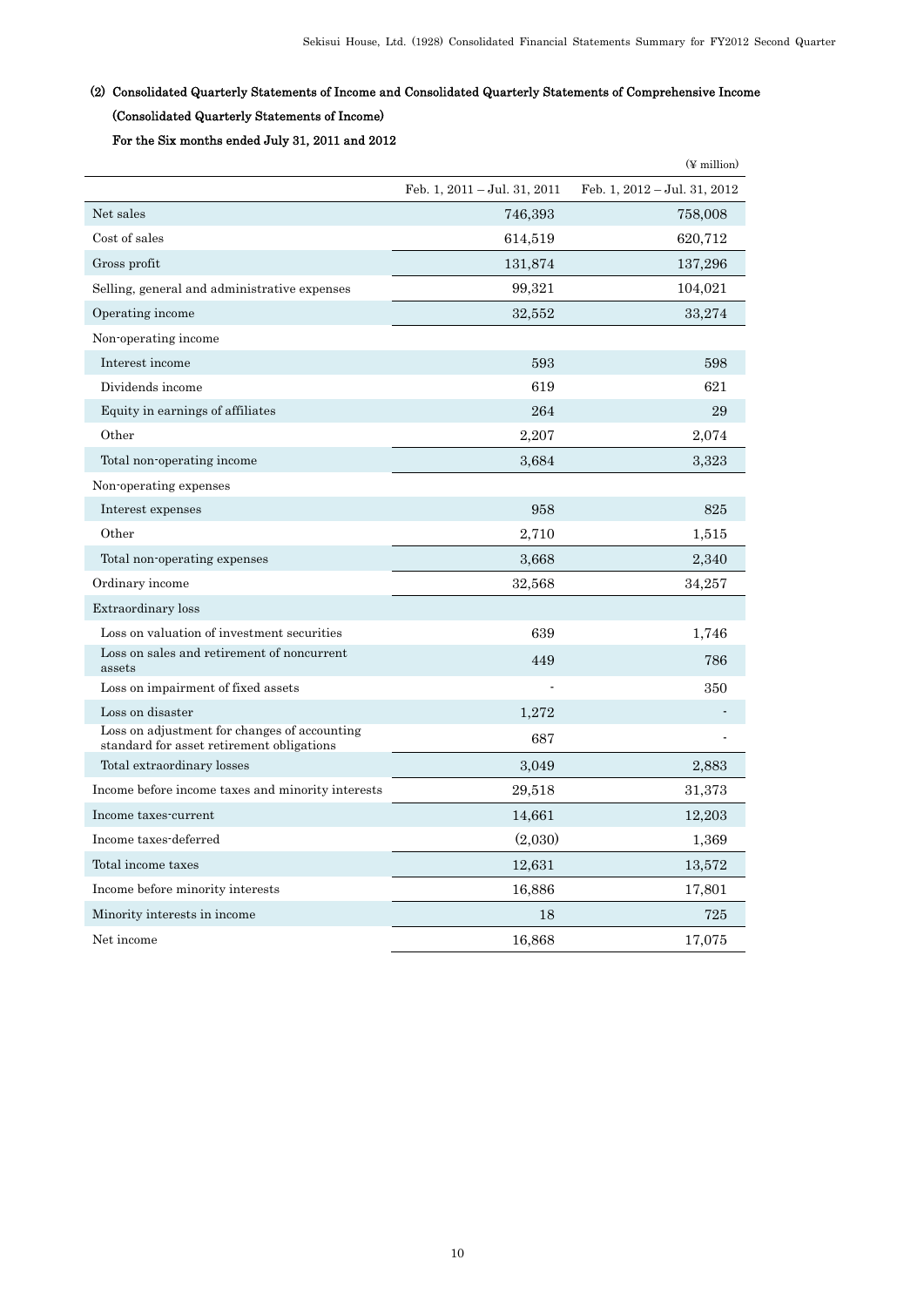# (Consolidated Quarterly Statements of Comprehensive Income)

# For the Six months ended July 31, 2011 and 2012

|                                                                                        | Feb. 1, $2011 -$ Jul. 31, $2011$ | Feb. 1, $2012 -$ Jul. 31, $2012$ |
|----------------------------------------------------------------------------------------|----------------------------------|----------------------------------|
| Income before minority interests                                                       | 16,886                           | 17,801                           |
| Other comprehensive income                                                             |                                  |                                  |
| Valuation difference on available-for-sale<br>securities                               | 349                              | 176                              |
| Deferred gains or losses on hedges                                                     | (37)                             | (26)                             |
| Foreign currency translation adjustment                                                | 1,425                            | 1,157                            |
| Share of other comprehensive income of<br>associates accounted for using equity method | 27                               | 32                               |
| Total other comprehensive income                                                       | 1,765                            | 1,340                            |
| Comprehensive income                                                                   | 18,652                           | 19,141                           |
| Comprehensive income attributable to                                                   |                                  |                                  |
| Comprehensive income attributable to owners of<br>the parent                           | 18,633                           | 18,403                           |
| Comprehensive income attributable to minority<br>interests                             | 19                               | 738                              |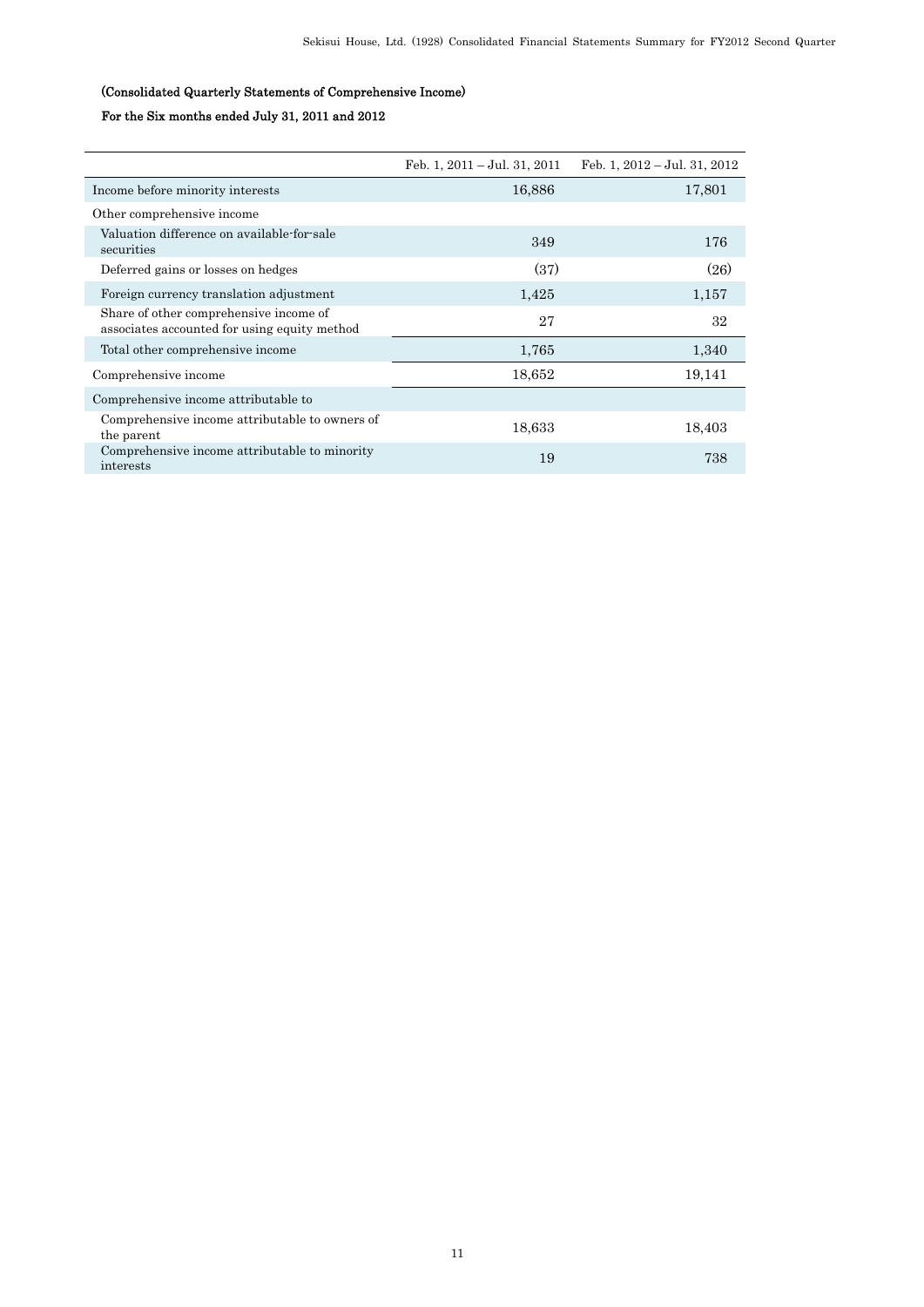# (3) Notes Regarding Assumption of a Going Concern

Not applicable

## (4) Segment Information

I. Six months ended July 31, 2011 (February 1, 2011 through July 31, 2011)

1. Sales and operating income (loss) by reportable business segment

(¥ million)

|                                                | Reportable Business Segments |                   |                    |               |                        |            |                                   |  |
|------------------------------------------------|------------------------------|-------------------|--------------------|---------------|------------------------|------------|-----------------------------------|--|
|                                                | Custom<br>detached<br>houses | Rental<br>housing | Houses<br>for sale | Condominiums  | Urban<br>redevelopment | Remodeling | Real estate<br>management<br>fees |  |
| Sales                                          |                              |                   |                    |               |                        |            |                                   |  |
| $(1)$ Sales to third<br>parties                | 227,866                      | 133,365           | 65,460             | 19.500        | 25,694                 | 49,903     | 187,947                           |  |
| (2) Inter-group<br>sales and<br>transfers      | ٠                            | 1,419             | $\overline{a}$     | $\frac{1}{2}$ | 53                     | 91         | 1,155                             |  |
| Net sales                                      | 227,866                      | 134,784           | 65,460             | 19.500        | 25,748                 | 49,994     | 189,102                           |  |
| Operating income<br>$(\overline{\text{loss}})$ | 23,953                       | 12,127            | 1,392              | (5,756)       | 6.935                  | 4,895      | 7,312                             |  |

|                                                | Overseas<br>business | Reportable Business Segments<br>Total | Other Businesses<br>(Note: 1) | Total   | Adjustments<br>(Note:2)  | Amounts on the<br>consolidated<br>financial<br>statements<br>(Note: 3) |
|------------------------------------------------|----------------------|---------------------------------------|-------------------------------|---------|--------------------------|------------------------------------------------------------------------|
|                                                |                      |                                       |                               |         |                          |                                                                        |
| Sales                                          |                      |                                       |                               |         |                          |                                                                        |
| $(1)$ Sales to third<br>parties                | 9,609                | 719,347                               | 27,046                        | 746,393 | $\overline{\phantom{a}}$ | 746,393                                                                |
| (2) Inter group<br>sales and<br>transfers      | ٠                    | 2,719                                 | 2,514                         | 5,233   | (5,233)                  |                                                                        |
| Net sales                                      | 9,609                | 722,067                               | 29,560                        | 751,627 | (5,233)                  | 746,393                                                                |
| Operating income<br>$(\overline{\text{loss}})$ | (1,516)              | 49,344                                | (744)                         | 48,599  | (16,046)                 | 32,552                                                                 |

Notes:

- 1. Other Businesses principally include the exterior business.
- 2. An adjustment of ¥16,046 million for segment income (loss) includes an elimination of inter-segment transactions of ¥1,590 million and corporate expenses of ¥14,456 million that have not been allocated to each segment. Corporate expenses mainly include selling, general and administration expenses and experiment and research expenses that do not belong to any reportable segments.
- 3. Operating income (loss) by business segment is adjusted to correspond to operating income in the consolidated quarterly statements of income.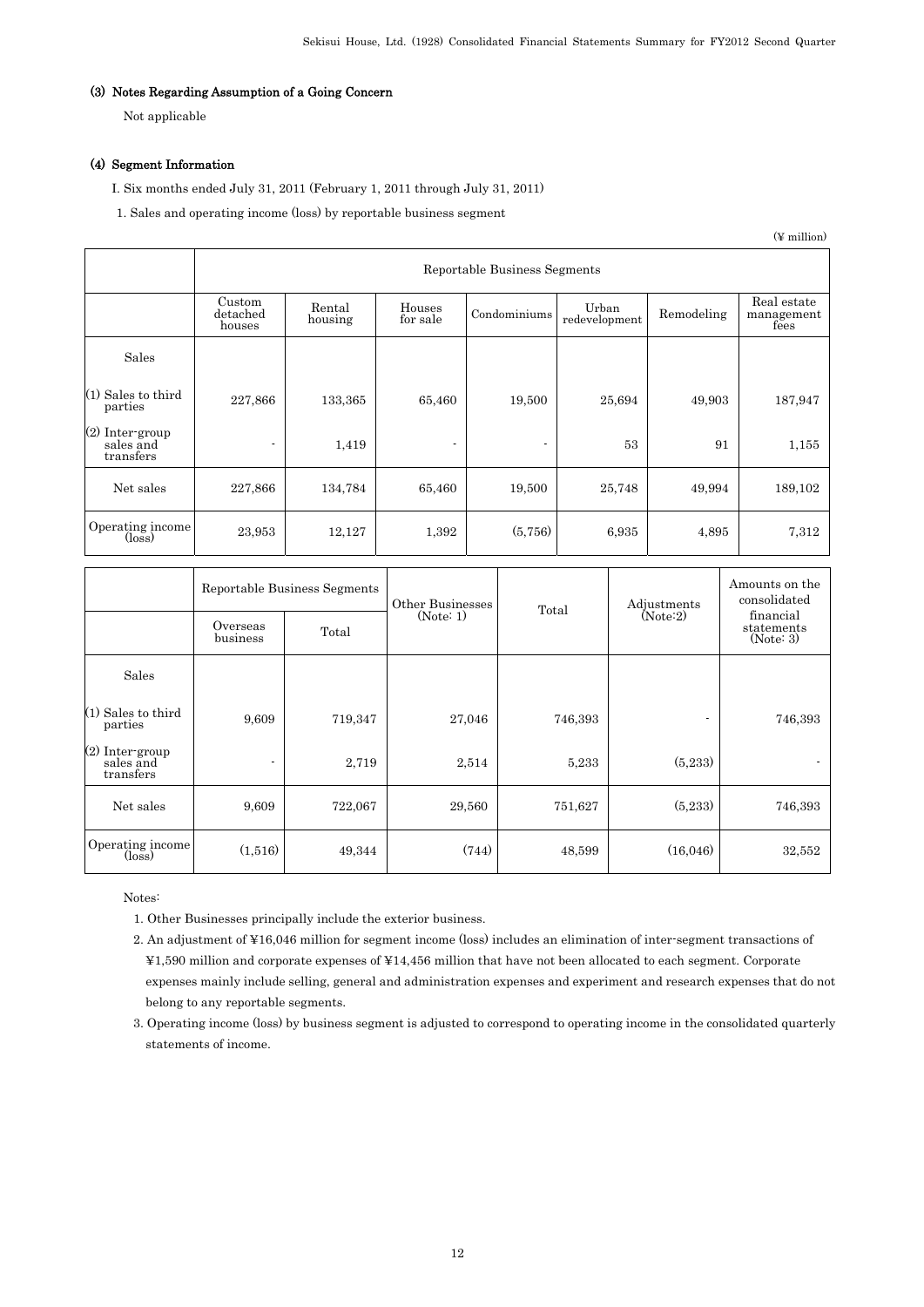### II. Six months ended July 31, 2012 (February 1, 2012 through July 31, 2012)

## 1. Sales and operating income (loss) by reportable business segment

(¥ million)

|                                           | Reportable Business Segments |                   |                    |              |                        |            |                                   |  |  |
|-------------------------------------------|------------------------------|-------------------|--------------------|--------------|------------------------|------------|-----------------------------------|--|--|
|                                           | Custom<br>detached<br>houses | Rental<br>housing | Houses<br>for sale | Condominiums | Urban<br>redevelopment | Remodeling | Real estate<br>management<br>fees |  |  |
| Sales                                     |                              |                   |                    |              |                        |            |                                   |  |  |
| $(1)$ Sales to third<br>parties           | 223,206                      | 139,506           | 58,471             | 20,288       | 18,908                 | 54,711     | 196,032                           |  |  |
| (2) Inter-group<br>sales and<br>transfers | $\blacksquare$               | 1,364             |                    | ٠            | 51                     | 128        | 1,204                             |  |  |
| Net sales                                 | 223,206                      | 140,870           | 58,471             | 20,288       | 18,960                 | 54,839     | 197,236                           |  |  |
| Operating income<br>$(\text{loss})$       | 20,458                       | 11,056            | 1,003              | 245          | 3,026                  | 5,718      | 8,304                             |  |  |

|                                                |                      | Reportable Business Segments | Other Businesses<br>(Note: 1) | Total   | Adjustments<br>(Note:2) | Amounts on the<br>consolidated<br>financial |
|------------------------------------------------|----------------------|------------------------------|-------------------------------|---------|-------------------------|---------------------------------------------|
|                                                | Overseas<br>business | Total                        |                               |         |                         | statements<br>(Note: 3)                     |
| Sales                                          |                      |                              |                               |         |                         |                                             |
| $(1)$ Sales to third<br>parties                | 19,034               | 730,160                      | 27,848                        | 758,008 | ٠                       | 758,008                                     |
| (2) Inter-group<br>sales and<br>transfers      | $\overline{a}$       | 2,748                        | 2,590                         | 5,339   | (5,339)                 |                                             |
| Net sales                                      | 19,034               | 732,908                      | 30,439                        | 763,347 | (5,339)                 | 758,008                                     |
| Operating income<br>$(\overline{\text{loss}})$ | 1,095                | 50,908                       | (499)                         | 50,409  | (17, 134)               | 33,274                                      |

Notes:

1. Other Businesses principally include the exterior business.

- 2. An adjustment of ¥17,134 million for segment income (loss) includes an elimination of inter-segment transactions of ¥1,599 million and corporate expenses of ¥15,534 million that have not been allocated to each segment. Corporate expenses mainly include selling, general and administration expenses and experiment and research expenses that do not belong to any reportable segments.
- 3. Operating income (loss) by business segment is adjusted to correspond to operating income in the consolidated quarterly statements of income.

#### 2. Matters regarding changes in reporting segments

(Change in segmentation)

From the consolidated first quarter period under review, the method of reporting the Overseas Business, which had been included in Other Businesses, has changed because it has grown in importance and is now a reportable segment.

In addition, segment information shown for the previous consolidated cumulative second quarter has been prepared based on the reportable segment demarcations after the change.

#### (Change in the Method of Calculating the Income and Expenses of Overseas Subsidiaries into Yen)

As stated in the "Changes in the Accounting Policies," the income and expenses of overseas subsidiaries have, until now, been calculated using the yen exchange rate on the spot foreign exchange market on the consolidated balance sheet date but, beginning with the current first quarter consolidated accounting period, the method of calculating yen exchange rates has been